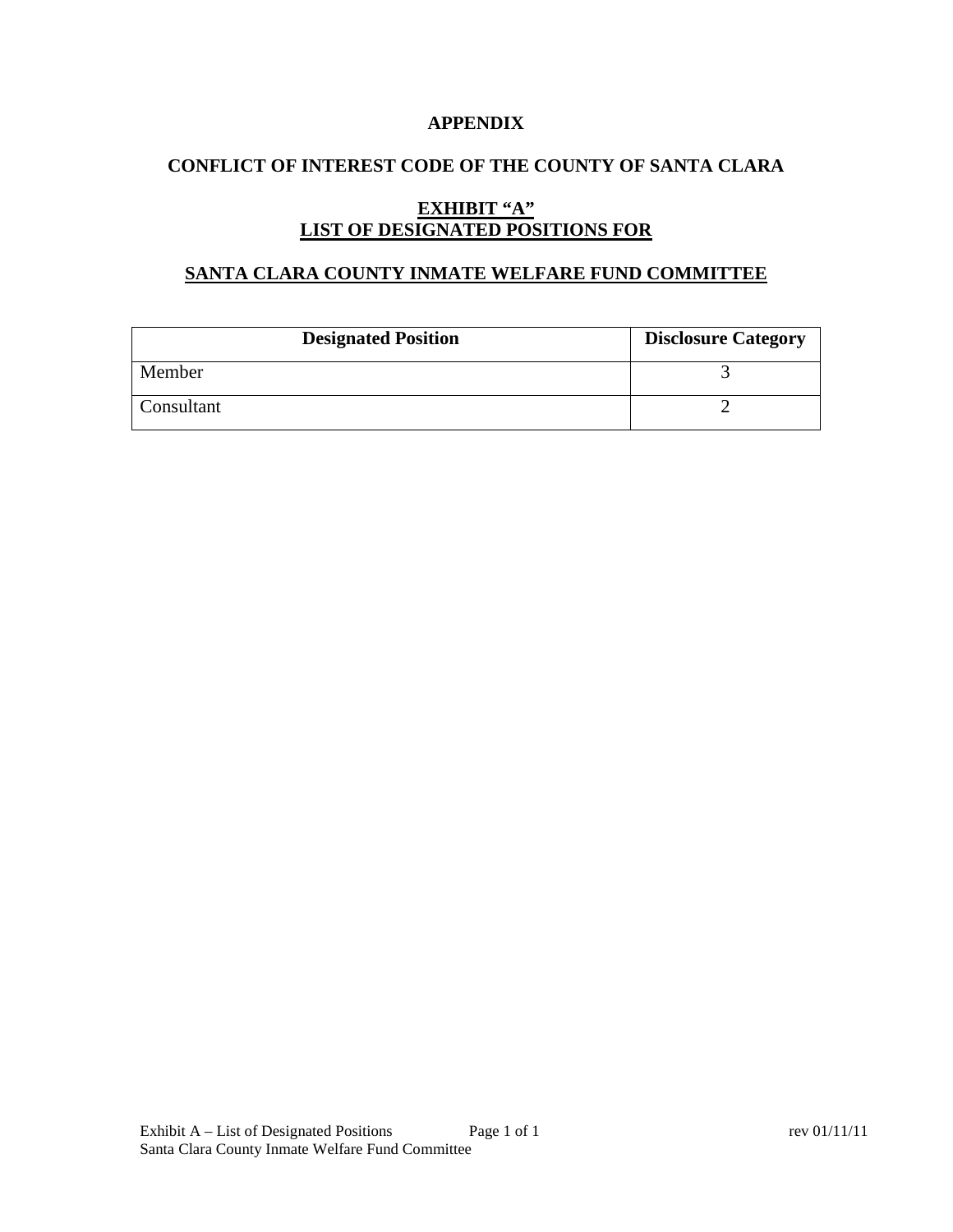#### **APPENDIX**

### **CONFLICT OF INTEREST CODE OF THE COUNTY OF SANTA CLARA**

# **EXHIBIT "B" DISCLOSURE CATEGORIES FOR**

### **SANTA CLARA COUNTY INMATE WELFARE FUND COMMITTEE**

Pursuant to the County of Santa Clara's Conflict of Interest Code, Disclosure Categories 1 and 2 shall read as follows for all Code Agencies.

**Disclosure Category 1:** Persons in this category shall disclose:

(1) all investments in, business positions in, and income (including gifts, loans and travel payments) from:

(a) all sources that provide, plan to provide, or have provided in the last two years, facilities, goods, software, hardware, or related technology, equipment, vehicles, machinery or services, including training or consulting services, to the County;

(b) all sources that are subject to the regulatory, monitoring, investigatory, enforcement, valuation, certification, permit or licensing authority of, or have an application for a license, permit or certificate pending before, the County;

(c) all sources that receive, are planning to apply to receive, or have received in the last two years, grants or other monies from or through the County; and sources that receive referrals to provide assessments and/or treatments that are required or recommended by the County; and

(2) all interests in real property in the County of Santa Clara located entirely or partly within the County, or within two miles of County boundaries, or of any land owned or used by the County.

**Disclosure Category 2:** Each Consultant shall disclose: (1) all investments in, business positions in, and income (including gifts, loans and travel payments) from: (a) all sources that provide, plan to provide, or have provided in the last two years, facilities, goods, software, hardware, or related technology, equipment, vehicles, machinery or services, including training or consulting services, to the County; (b) all sources that are subject to the regulatory, monitoring, investigatory, enforcement, valuation, certification, permit or licensing authority of, or have an application for a license, permit or certificate pending before, the County; (c) all sources that receive, are planning to apply to receive, or have received in the last two years, grants or other monies from or through the County; and